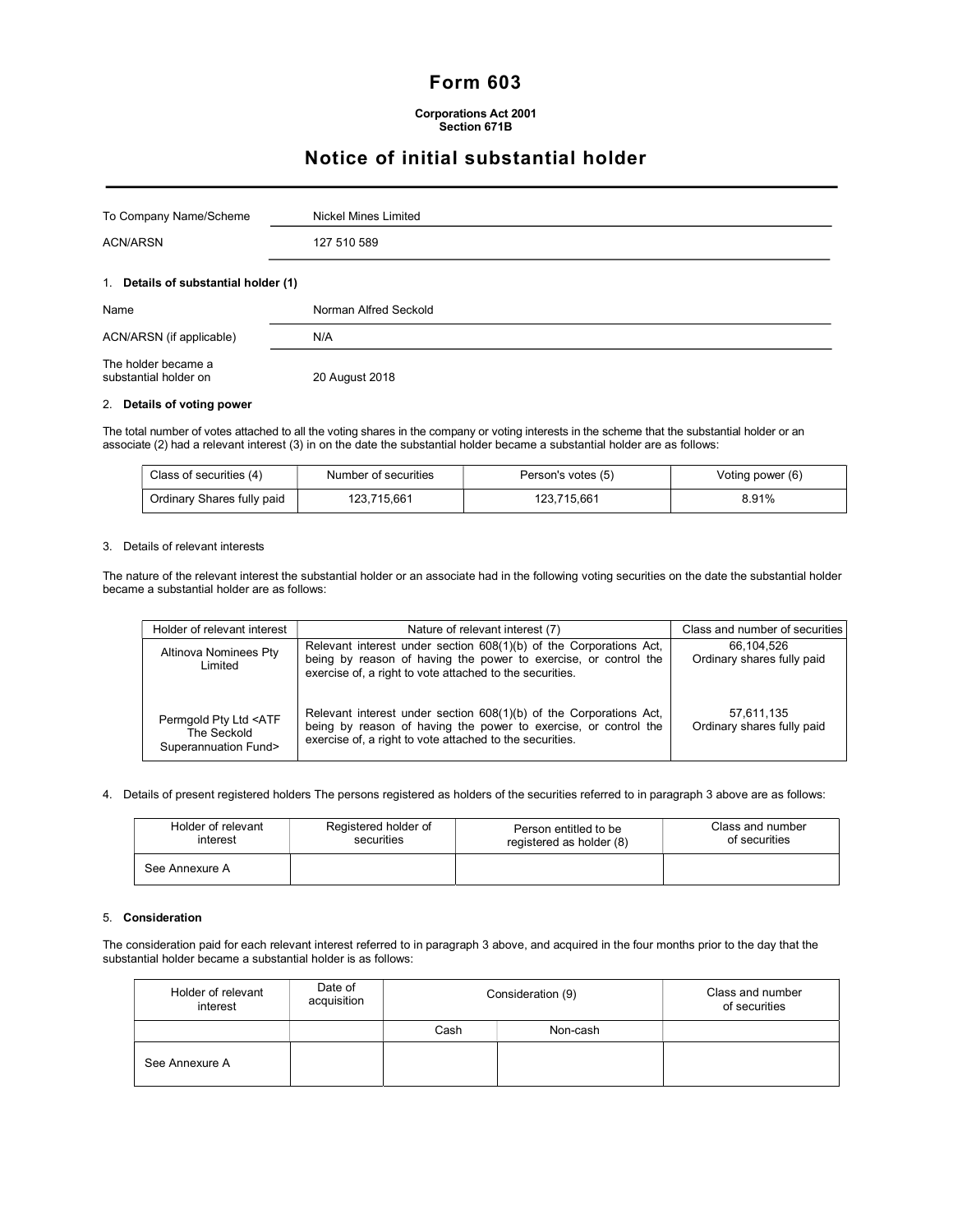#### 6. Associates

The reasons the persons named in paragraph 3 above are associates of the substantial holder are as follows:

| Name and ACN/ARSN (if applicable)                                                              | Nature of Association                                                                  |
|------------------------------------------------------------------------------------------------|----------------------------------------------------------------------------------------|
| Altinova Nominees Pty Limited<br>(ACN 067 704 624)                                             | Norman Alfred Seckold is a Director of and holds a beneficial interest in the Company. |
| Permgold Pty Ltd <atf seckold<br="" the="">Superannuation Fund&gt;<br/>(ACN 052 097 640)</atf> | Norman Alfred Seckold is a Director of and holds a beneficial interest in the Company. |

#### 7. Addresses

The addresses of persons named in this form are as follows:

| Name                                                                     | Address                                      |
|--------------------------------------------------------------------------|----------------------------------------------|
| Altinova Nominees Pty Limited                                            | Level 2, 66 Hunter Street, Sydney, NSW, 2000 |
| Permgold Pty Ltd <atf seckold<br="" the="">Superannuation Fund&gt;</atf> | Level 2, 66 Hunter Street, Sydney, NSW, 2000 |

# **Signature**

| print name | Norman Alfred Seckold | Capacity | Director       |
|------------|-----------------------|----------|----------------|
| sign here  |                       | Date     | 23 August 2018 |

#### DIRECTIONS

- (1) If there are a number of substantial holders with similar or related relevant interests (eg. a corporation and its related corporations, or the manager and trustee of an equity trust), the names could be included in an annexure to the form. If the relevant interests of a group of persons are essentially similar, they may be referred to throughout the form as a specifically named group if the membership of each group, with the names and addresses of members is clearly set out in paragraph 7 of the form.
- (2) See the definition of "associate" in section 9 of the Corporations Act 2001.
- (3) See the definition of "relevant interest" in sections 608 and 671 B(7) of the Corporations Act 2001.
- (4) The voting shares of a company constitute one class unless divided into separate classes.
- (5) The total number of votes attached to all the voting shares in the company or voting interests in the scheme (if any) that the person or an associate has a relevant interest in.
- (6) The person's votes divided by the total votes in the body corporate or scheme multiplied by 100.
- (7) Include details of:
	- (a) any relevant agreement or other circumstances by which the relevant interest was acquired. If subsection 671B(4) applies, a copy of any document setting out the terms of any relevant agreement, and a statement by the person giving full and accurate details of any contract, scheme or arrangement, must accompany this form, together with a written statement certifying this contract, scheme or arrangement; and
	- (b) any qualification of the power of a person to exercise, control the exercise of, or influence the exercise of, the voting powers or disposal of the securities to which the relevant interest relates (indicating clearly the particular securities to which the qualification applies).

See the definition of "relevant agreement" in section 9 of the Corporations Act 2001.

- (8) If the substantial holder is unable to determine the identity of the person (eg. if the relevant interest arises because of an option) write "unknown".
- (9) Details of the consideration must include any and all benefits, money and other, that any person from whom a relevant interest was acquired has, or may, become entitled to receive in relation to that acquisition. Details must be included even if the benefit is conditional on the happening or not of a contingency. Details must be included of any benefit paid on behalf of the substantial holder or its associate in relation to the acquisitions, even if they are not paid directly to the person from whom the relevant interest was acquired.